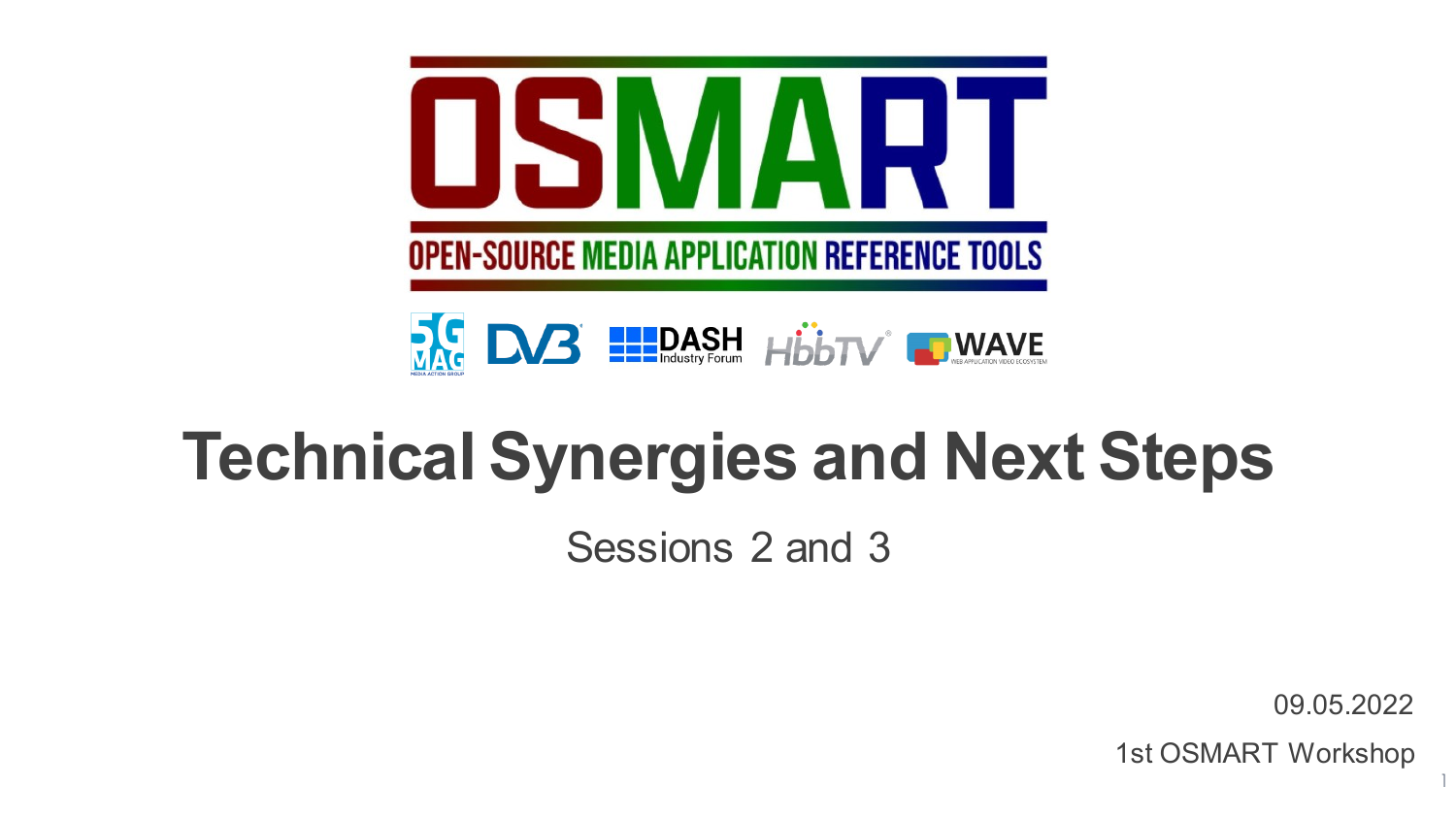# **Getting the broad picture right**

- Thomas:
	- A distinction between Test Material, Conformance Software and Reference Tools is needed
	- **· Interoperability needed**
	- **An example from DASH-IF:**

#### More than just specs: Test, Reference and Conformance



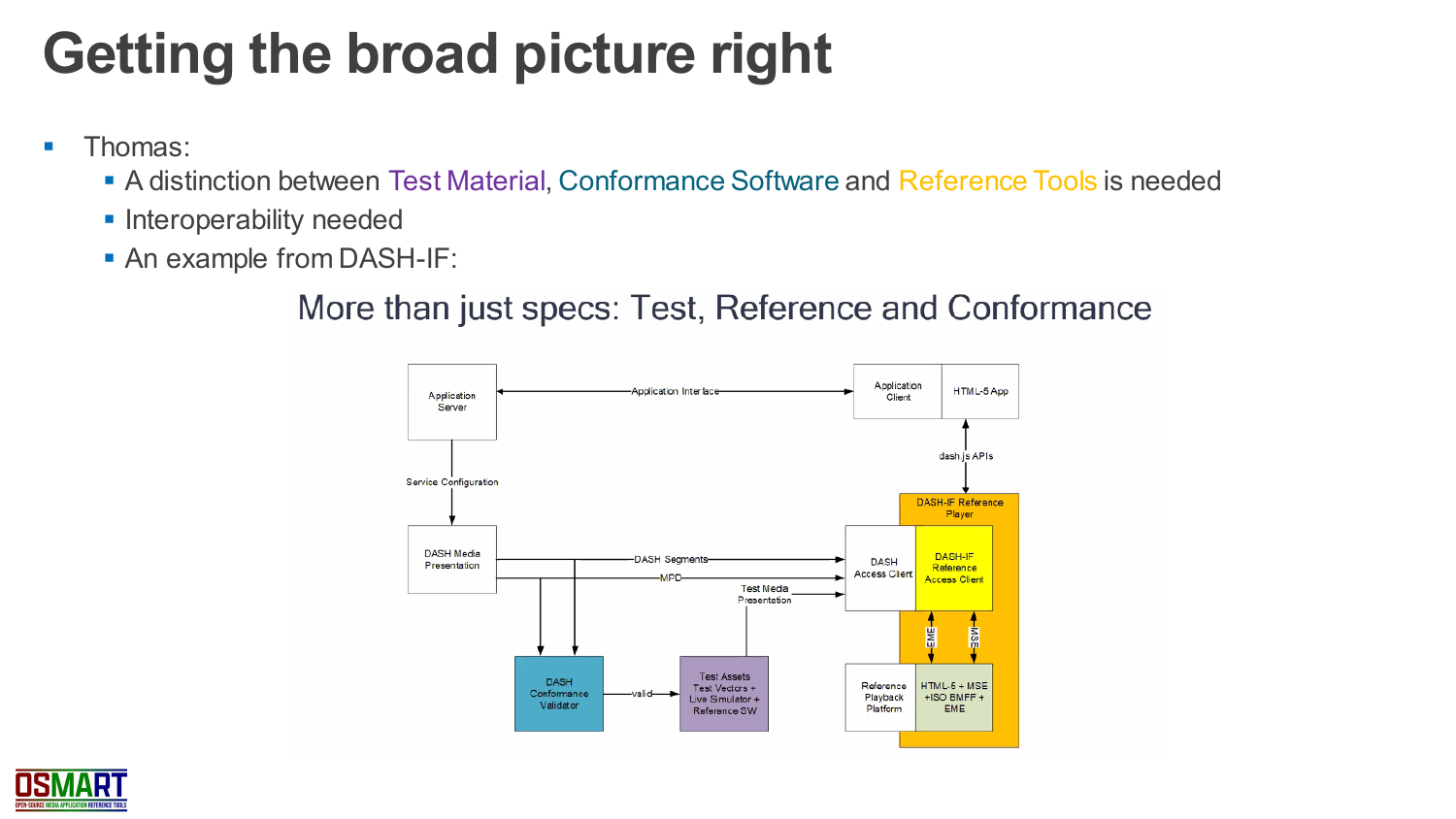### **Getting the broad picture right**

Conformance Software

**Testing Material** 

Reference Tools



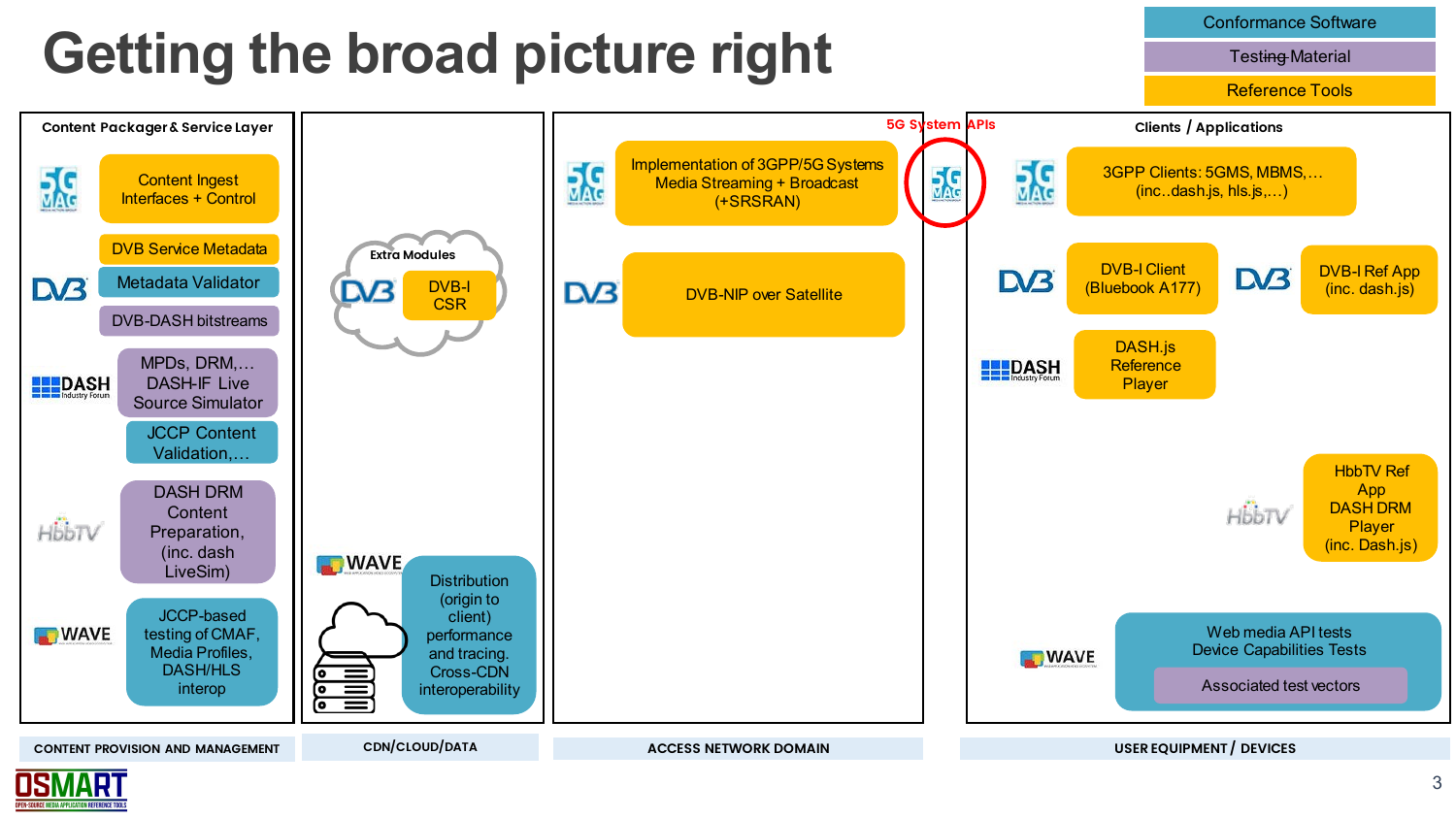## **What's next for each of us?**

- Mike (CTA WAVE):
	- **Exameworks for extension:** 
		- **. JCCP, W3C WPT (Web Platform Test), CTA WAVE**
		- **.** HbbTV has a test framework (not public) and is using the above
- Daniel (DASH-IF):
	- **. HbbTV: Dash.js + HbbTV**
	- DVB: uses dash.js in the DVB-I Reference Client
	- **CTA WAVE: Feedback from Devices and implementation**
	- 5G-MAG: Media Session Handler + dash.js
- Johann (5G-MAG):
	- 5GMS Implementation
	- Service Announcement conformance?
	- DVB-I: 5G-MAG Reference Tools can offer V&V on the scope of JTF
	- Use Cases: Targeted-Ads, Content Replacement (to find out what can be used from projects)
- Romain (JCCP):
	- **Maximize visibility of the projects / Community building**
	- **EXECUS ON goals to maximize efficiency of resources and let people contribute more**



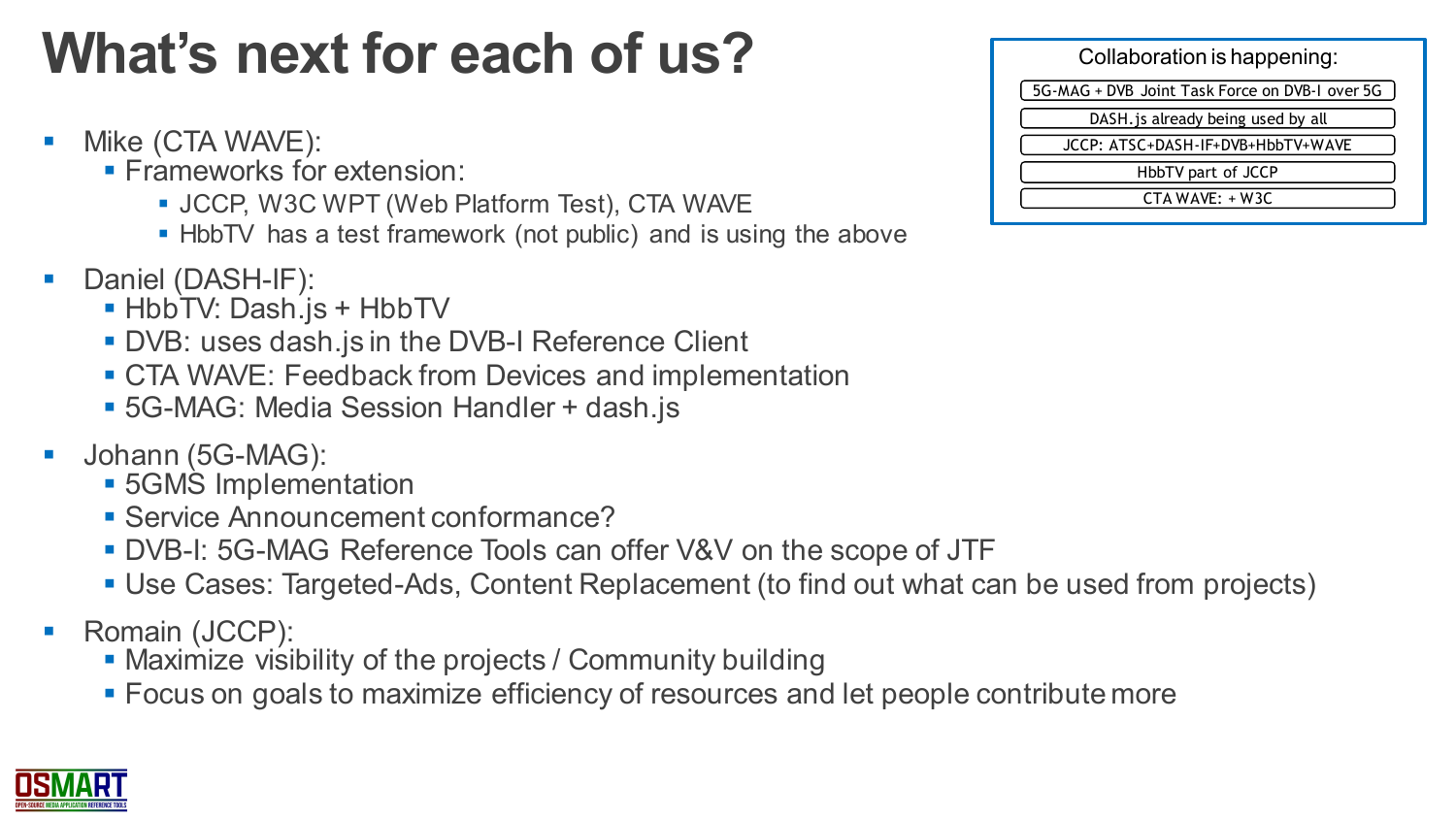## **Finding best framework for developers**

- **Thomas: Is a workshop with slides good?** 
	- Today: Meeting each other and presenting the tools
- Daniel:
	- Getting developers together when we want to implement a specific use case
	- On-boarding new people / students
	- **.** Involve developers / bring code back and merge it
	- On-going activity in 3GPP on «how to write specs that end up being useful to developers»
- Paul:
	- Getting feedback from end users of the tools

| • What do attendees think? | 1. What format works best for you? (Single Choice) * |     |
|----------------------------|------------------------------------------------------|-----|
|                            | Workshop (like today)                                | 75% |
|                            | Slack channel (or WhatsApp, etc)                     | 11% |
|                            | Hackathon                                            | 14% |
|                            |                                                      |     |

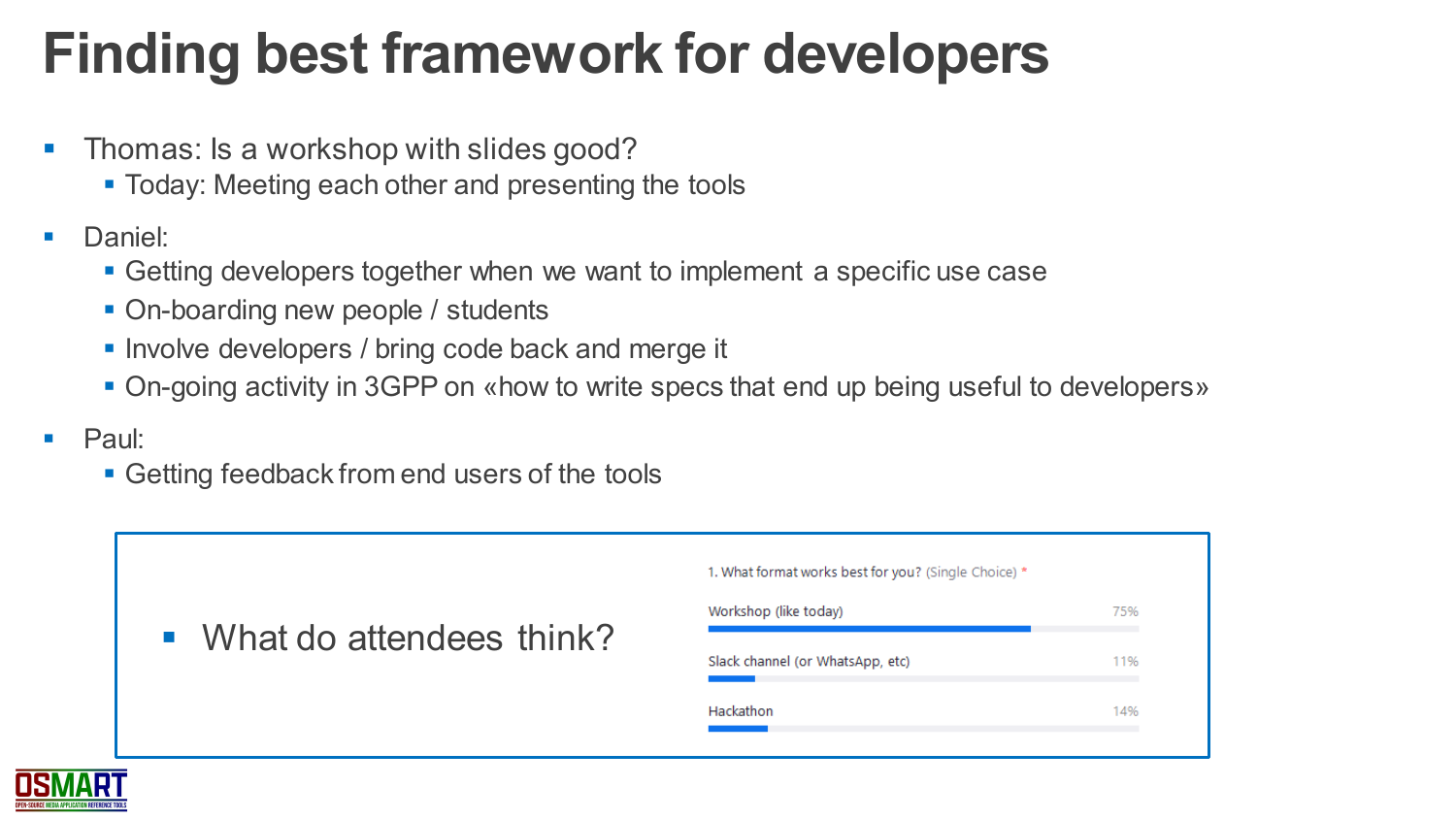#### **Next steps on joint work**

- Work on a full picture architecture (more clarification is needed)
- Exchange information on the use-cases to be implemented and try to align roadmaps
- Work on a proposition for a follow-up gathering